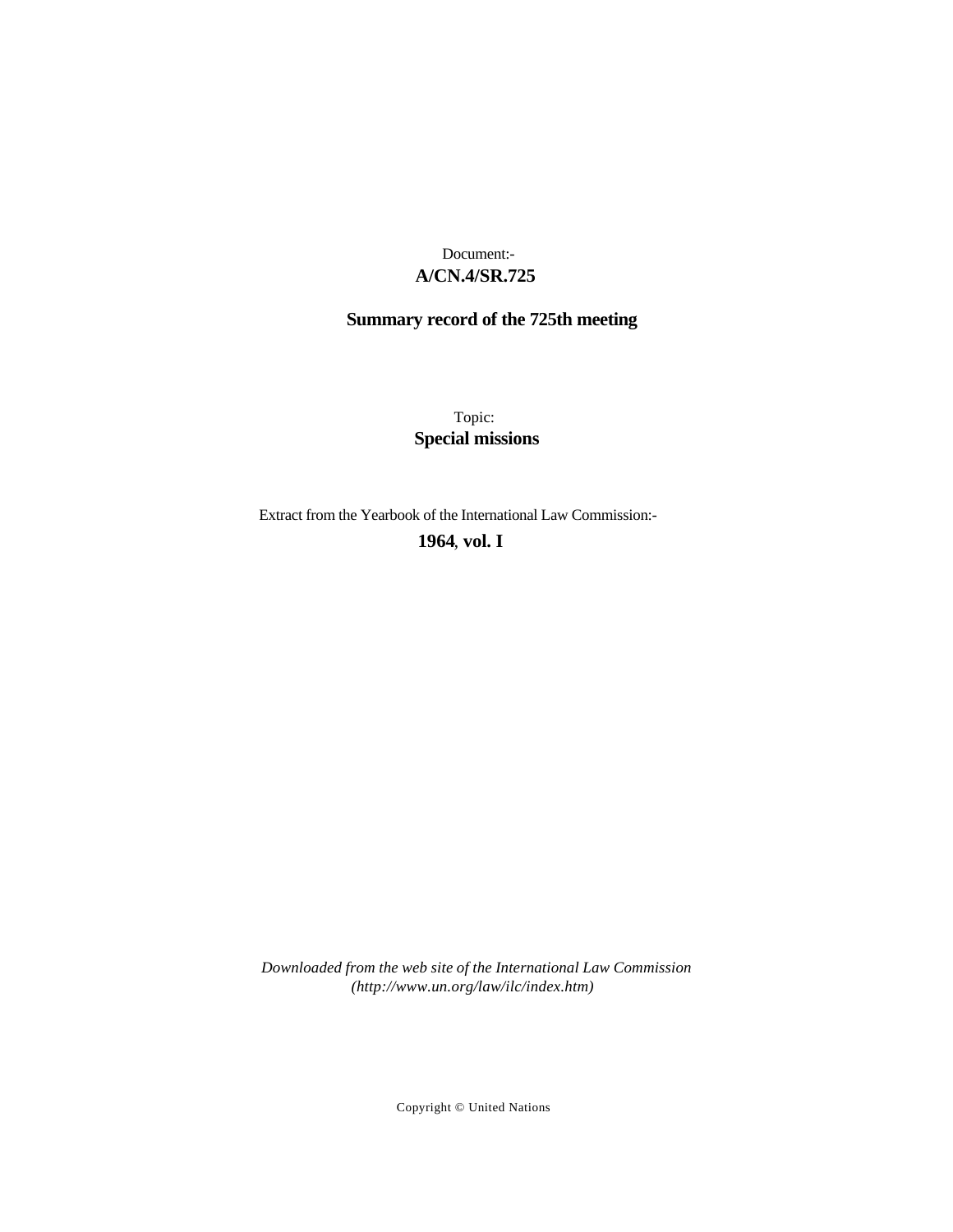of their functions, always be treated as diplomatic missions but must, in some cases, be treated as consular missions." When speaking at the previous session, he had not had in mind any separate recognition for special missions which fulfilled quasi-consular functions. He had not wished to suggest that there should be two sets of regulations for special missions, to parallel the two Vienna conventions. His purpose had merely been to point out that, for the purpose of drafting the substantive provisions on special missions, the Commission could not only draw inspiration from the Convention on Diplomatic Relations, but could also bear in mind the contents of the Convention on Consular Relations.

65. Attention had been very aptly directed by Mr. Tunkin to the fourth paragraph of the preamble to the 1961 Vienna Convention which stated that the purpose of diplomatic privileges and immunities was " to ensure the efficient performance of the functions of diplomatic missions as representing States ".<sup>13</sup> It was interesting to compare that language with the words used in the corresponding preambular paragraph of the 1963 Vienna Convention: " to ensure the efficient performance of functions by consular posts on behalf of their respective States  $\cdot$ .<sup>14</sup> There was clearly a difference between the members of a diplomatic mission which represented the State and officials who acted on behalf of their State. An examination of the various types of special mission included in the Special Rapporteur's list in paragraph 86 of his report showed that many of them could properly be said to act " on behalf of " their State rather than as " representing " it. However, that distinction would not necessarily have a bearing on the question of privileges and immunities. His own view was that the legal regulation of privileges and immunities should follow a single pattern, and draw a distinction between the different categories of staff of a mission, along the lines of both the Vienna conventions.

66. Mr. BARTOS, Special Rapporteur, said he did not regard the functional theory as meaning that privileges and immunities should apply only to acts performed by international agents, but that such agents should be able to carry out their tasks in full liberty and under conditions safeguarding the prestige and dignity of the State they represented. For it was impossible to limit the acts of members of special missions to certain acts they performed in the exercise of their functions. The functional theory should accordingly be taken as a basis, but the representative character of special missions should also be taken into account to some extent.

67. Moreover, while it was true that there were many kinds of special mission, the decisive factor in his opinion was not the rank of the head of the mission, but the task assigned to the mission. The essential consideration was the full powers granted to agents

representing a State. On that point, he had for the time being based his work on the Vienna Convention which had, with some exceptions, abolished the former distinctions between diplomatic staff of higher rank and subordinate administrative and technical staff of diplomatic missions. Thus special missions could be divided into several categories according to their functions and according to the functions of the various members of the same mission, but rank could not be taken as the criterion for doing so.

68. The debate had revealed certain weaknesses in his report and he would bear them in mind. With regard to the point which the Secretary to the Commission had rightly drawn attention to, he himself had also drawn certain conclusions from United Nations practice; that was a theoretical basis, but the practical object was to ensure that members of special missions were free to perform their functions.

The meeting rose at 12.55 p.m.

#### **725th MEETING**

*Friday, 15 May 1964, at 10 a.m.*

*Chairman:* Mr. Herbert W. BRIGGS

**Special Missions (A/CN.4/166)** *(continued)*

[Item 4 of the agenda]

1. The CHAIRMAN invited the Commission to continue consideration of item 4 of the agenda.

2. Mr. BARTOS, Special Rapporteur, said he would first put a preliminary question to the Commission, namely, whether the rules governing special missions should be rules of international comity or rules of law. In his opinion they should be rules of law. From that followed a second question: whether the draft should take the form of an additional protocol to the Vienna Convention on Diplomatic Relations or of a separate convention. The study he had just made had led him to the conclusion that the difference between special missions and resident diplomacy was too great for an additional protocol to be adequate. He was therefore in favour of drafting a separate instrument, to be linked to the Vienna Convention by a cross-reference, which would contain a body of residual rules but would leave States free to conclude bilateral agreements. The draft should not contain *jus cogens* rules, except perhaps a few broad substantive rules concerning, for instance, the need for a State's consent to receive a mission and the freedom of a mission to perform its functions.

<sup>13</sup>  *United Nations Conference on Diplomatic Intercourse and Immunities, Official Records,* Vol. H, p. 82.

<sup>14</sup>  *United Nations Conference on Consular Relations, Official Records,* Vol. II, p. 175.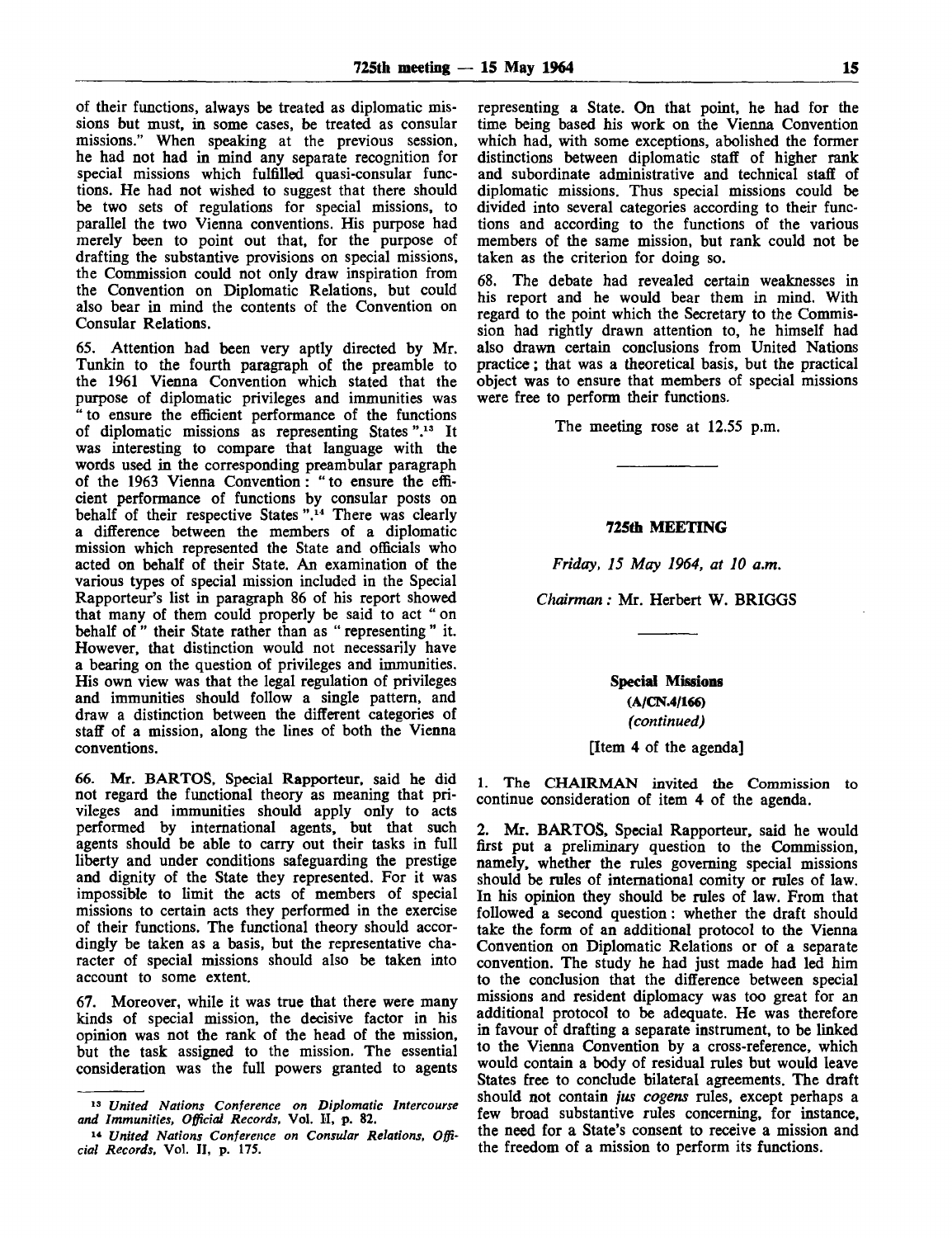3. Mr. ROSENNE said that the two questions put to the Commission by the Special Rapporteur were closely linked. With regard to the second, in paragraph 9 of his report (A/CN.4/166), the Special Rapporteur quoted a passage from the Commission's report on its fifteenth session which showed that the draft articles could take the form of an additional protocol to the Vienna Convention of 1961, a separate convention, or some other appropriate document. Articles 20 and 23 of the Commission's Statute were relevant to the third possibility; however, the Special Rapporteur had not considered it.

4. In paragraph 28, the Special Rapporteur rejected the idea of an additional protocol, a conclusion with which he (Mr. Rosenne) fully agreed. The draft articles to be formulated by the Commission should be as complete and as self-contained as possible, although some reference to the 1961 Vienna Convention, particularly in the commentary, might be appropriate.

5. He doubted very much whether the form of a separate convention was appropriate. The Commission should consider the effects of the severance of diplomatic relations on the operation of a convention on special missions, bearing in mind that special missions were frequently sent to a receiving State with which the sending State did not have diplomatic relations, or with which diplomatic relations had been suspended.

6. Another point which deserved consideration was how a convention on special missions would operate where there was no recognition between the sending State and the receiving State. A case in point was that of the special mission sent by the Federal Republic of Germany to Israel to attend the eighteen-month trial of Eichmann. The Commission also should not overlook the situation that would arise if one of the States concerned was not a party to the proposed convention.

7. The Special Rapporteur's first question, relating to the nature of the draft articles, was connected with the question whether the matter was an appropriate one for regulation by a general multilateral treaty within the meaning of that term as defined in article 1 (c) of the Commission's draft articles on the law of treaties.<sup>1</sup>

8. He agreed that the draft articles on special missions could contain elements of *jus cogens* in the limited sense indicated by the Special Rapporteur, and provisions from which States would be able to depart at will; the latter should, in his view, be in the form of residual rules. The provisions of article 47, paragraph 2, of the Vienna Convention of 1961,<sup>2</sup> and article 73 of the Vienna Convention of 1963,<sup>3</sup> were hardly adequate in that respect. In fact, there existed a considerable number of bilateral treaty provisions on the subject of special missions and no clear pattern emerged from them with regard to the policy of States. There was a wide difference between what a State would ask for

its own special missions and what it was prepared to grant to the special missions it received, varying with the circumstances of each particular case and with the relations between the two States at the time of the agreement to send and receive the mission. Such lack of uniformity could hardly be fortuitous and he thought that the formulation of a general code might create additional difficulties for States.

9. Nor was it sufficient to state that the rules to be formulated would be residual rules. The concept of a residual rule needed elucidation. It could be held that the residual rules applied where two States agreed to send and to receive a special mission, without agreeing on any details; it could also be held that the residual rules applied only in the absence of a contrary provision in the agreement between the parties. An example of such a provision was to be found in the agreement signed at Moscow on 13 November 1945 between Yugoslavia and the USSR, concerning the conditions of work of Soviet experts assigned to Yugoslavia.<sup>4</sup> Article 5 of that agreement read : " The assigned experts shall be entitled to import into Yugoslavia free of duty personal and household effects for private and professional use." Where there was a simple clause of that kind covering one particular point, the question would arise whether all the residual rules were excluded or only those relating to customs exemptions.

10. Another conception of residual rules was that of a set of rules made available to States for incorporation in their own agreements as desired.

11. The Commission should also bear in mind the problems to which a convention would give rise with regard to entry into force and the transformation of international obligations into provisions of domestic law. He therefore suggested that the draft articles should be submitted to governments and that the Commission should review them in the usual manner in the light of government comments with a view to adopting a text which would not be self-executing, but would need the agreement of States to bring it into effect on a bilateral basis.

12. Mr. TABIBI said that the two Vienna conventions dealt with matters on which there were well accepted usages. The topic of special missions presented greater difficulties, one of them being that it was related to a number of other topics, including relations between States and international organizations, international conferences, permanent diplomatic missions and representation at various levels.

13. Another difficulty was that members of special missions often represented their countries in other capacities as well. He himself was frequently instructed by his Government to perform a special mission on his way to or from an international conference at which he had acted as its representative.

14. He agreed with those members who thought that the question of visiting heads of State was outside the scope of the topic. Certain usages were emerging in the matter and could perhaps be codified at a later

<sup>1</sup>  *Yearbook of the International Law Commission, 1962,* Vol. II, p. **161.**

<sup>3</sup>  *United Nations Conference on Diplomatic Intercourse and Immunities, Official Records,* Vol. II, p. 87.

<sup>3</sup>  *United Nations Conference on Consular Relations, Official Records,* **Vol.** II, p. 187.

<sup>4</sup> United Nations *Treaty Series,* Vol. 116, p. 146.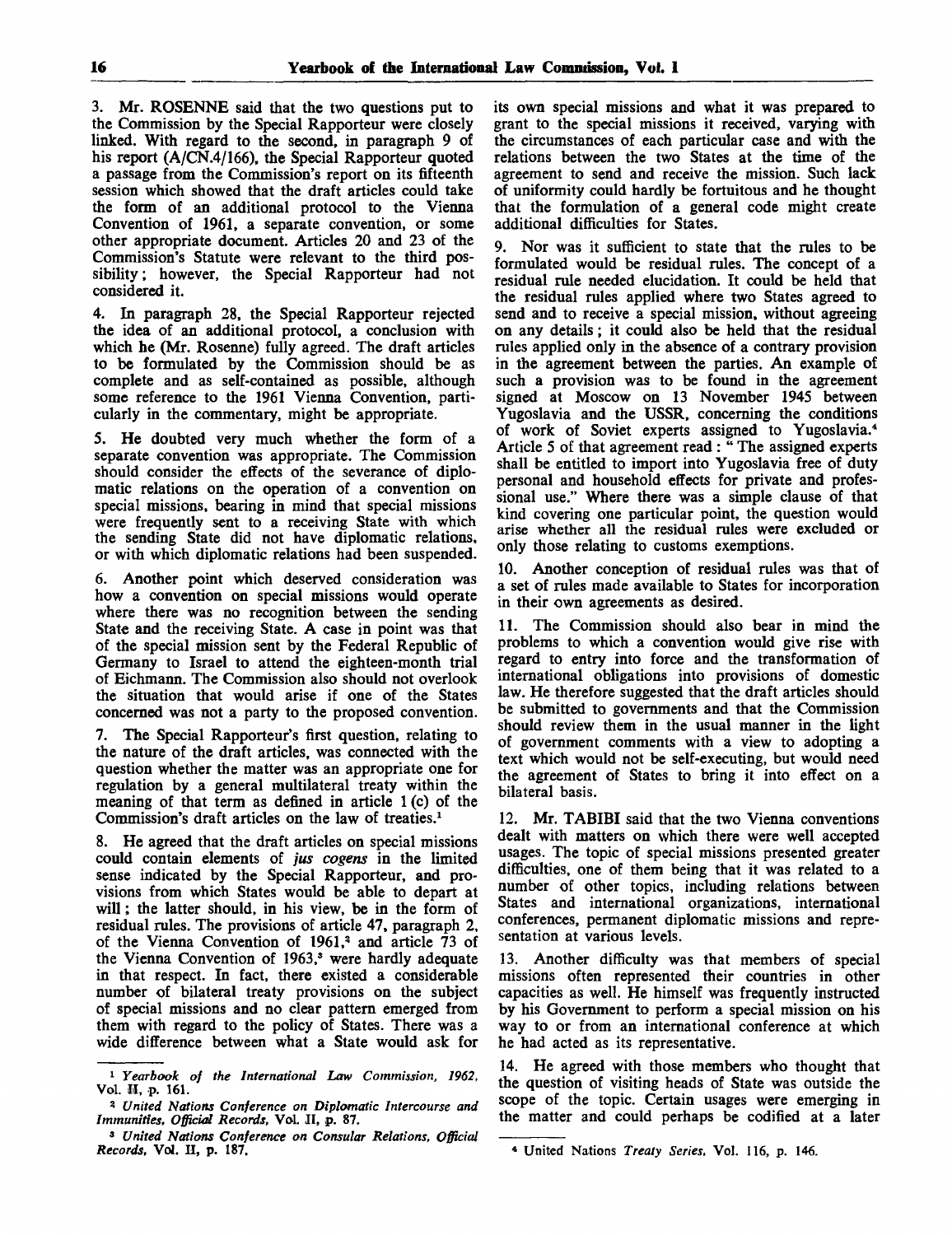stage. For present purposes, however, it should be remembered that heads of State did not carry out negotiations; that was usually left to the specialists who accompanied them.

15. The Commission was called upon to complete diplomatic law by adding a new chapter to the two Vienna conventions, and it should therefore bear in mind the need to promote friendly relations between States ; it should reconcile the need to protect members of special missions with the need to safeguard the rights of both the receiving and the sending State.

16. He had noted the interesting points raised by Mr. Rosenne with regard to the form which the draft articles should take. Personally, he doubted the wisdom of taking a decision at that stage ; it should be postponed until the Commission had examined the draft articles on special missions and the report on relations between States and inter-governmental organizations.

17. The Commission should also consider whether it was necessary to appoint a separate rapporteur for the law governing international conferences.

18. Mr. VERDROSS said he thought the first of the Special Rapporteur's questions — whether the rules governing *ad hoc* or temporary diplomacy should be rules of law or rules of international comity—could be answered at once, for under its Statute the Commission was clearly expected to draft rules of law.

19. A separate convention seemed the better choice and the more logical one. Although there were certain analogies between temporary and resident diplomacy, they were not very precise, and special missions really formed a separate class.

20. As to the problems mentioned by Mr. Rosenne and Mr. Tabibi, it would be better to discuss them when the Commission came to consider the articles submitted by the Special Rapporteur.

21. Mr. YASSEEN thought the Commission should produce draft rules of law constituting the ordinary law of *ad hoc* diplomacy. Admittedly, it might be said that such law was special law, inasmuch as it was established largely by bilateral agreements ; but that was no obstacle to its formulation, any more than the existence of many bilateral conventions on consular law had been an obstacle to the drafting of the Vienna Convention on Consular Relations. Of course, a State would still be free to derogate from the general convention constituting the ordinary law on the subject by means of bilateral agreements, so long as such derogations did not conflict with *jus cogens* rules.

22. With regard to the form to be adopted — an additional protocol or a convention — the more *ad hoc* diplomacy was studied the clearer it became that its similarity to resident diplomacy was much more apparent than real. The Commission should therefore prefer an instrument which was sufficiently independent to emphasize the separate character of *ad hoc* diplomacy, but did not preclude certain references, which might be useful, to the other relevant conventions, in particular the Vienna Convention on Diplomatic Relations.

23. Mr. CASTRÉN said that the question what form the Special Rapporteur should give to his draft was already settled, because the Commission was called on once again to draft a set of articles, in other words a body of rules of law, some of which might be rules of *jus dispositivum.* The Special Rapporteur himself had adopted that form in his report. Some speakers at the previous meeting had urged the desirability of using the terminology of the 1961 Vienna Convention on Diplomatic Relations as far as possible in the draft; that was precisely what the Special Rapporteur had tried to do, and in other respects too the articles in his draft were satisfactorily worded.

24. With regard to the relation that the new draft should bear to the 1961 Vienna Convention, he agreed with the Special Rapporteur that the Commission should not merely prepare an additional protocol to that Convention. He even thought it should draft a convention completely independent of the two Vienna conventions. Hence there would be no need to link the new convention to the previous ones by a cross-reference. It would be sufficient to refer to the 1961 Convention in the preamble.

25. In his section on general and final clauses, the Special Rapporteur had suggested adopting only two articles of the 1961 Convention. There was no reason why they should not be incorporated word for word in the future convention on special missions, just as the Vienna Convention on Consular Relations contained several provisions similar to provisions of the 1961 Convention. But it would be better to draft a separate convention, as that would make it easier to secure acceptance and would avoid difficulties if one of the Vienna conventions did not enter into force or became obsolete. As the Special Rapporteur had observed, however, it would be better to leave that question aside until the final clauses of the draft were considered.

26. Mr. de LUNA agreed with Mr. Castrén and Mr. Tabibi that it was only after concluding its consideration of the question that the Commission would be able to see how far the articles it had drafted involved inviolable rules of *jus cogens,* or rules of *jus dispositivum* which ranked as residual rules in cases where States had not provided otherwise by bilateral agreements.

27. It would also be well to await the conclusion of the debate before settling the problem raised by Mr. Rosenne, for one point was agreed: the Commission should draft a separate convention, and not an additional protocol to the Vienna Convention on Diplomatic Relations.

28. In so far as the choice was between a separate convention and a set of model rules to be followed in bilateral agreements, both formulas certainly had advantages ; but the history of diplomatic relations had shown that the second had not produced satisfactory results. On the other hand, a separate convention, even though its ratification might cause some difficulties, had an authoritative status and might very well serve as a model. It offered the advantage of being binding on the States which had ratified it. Many conventions remained in force when diplomatic relations were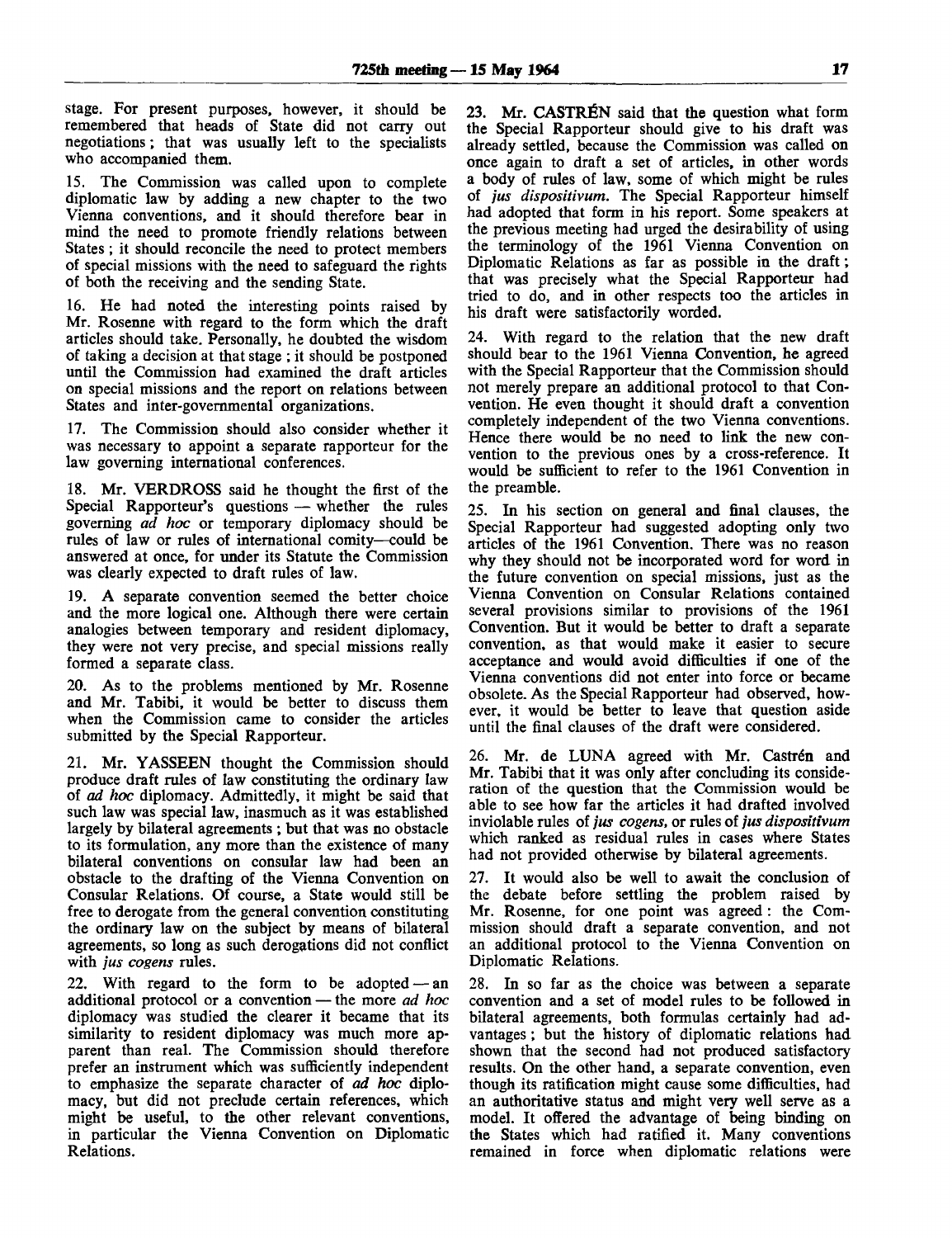broken off or even during an armed conflict. It should be remembered that most missions were sent to a State without their status being fixed beforehand by bilateral agreement. A mere set of model rules would not be binding, whereas a convention would. Those were merely preliminary remarks, however ; the Commission would be better able to weigh the advantages of one solution against the other at a later stage in its work.

29. Mr. ELIAS said that the history of the subject clearly showed that the Commission was called upon to draw up a body of legal rules ; it might perhaps draft only a few, but they would be rules of law for the guidance of States. If necessary, some of the rules adopted might indicate whether it was permissible for States to contract out of them. The Commission would then be laying down the minimum provisions on the subject of special missions.

30. With regard to the second question put to the Commission by the Special Rapporteur, the historical antecedents suggested that the draft articles on special missions should constitute an independent set of rules, neither ancillary nor subsidiary to the Vienna conventions. Of course, as pointed out by the Special Rapporteur, appropriate cross-references would be made where necessary to one or other of the Vienna conventions. When work had been completed on the four parts of diplomatic law — diplomatic relations, consular relations, special missions and relations between States and inter-governmental organizations — the Commission might wish to consider whether to revise them in order to ensure that they formed a coherent body of diplomatic law.

31. The Commission should not defer decisions on too many questions ; it was necessary to give guidance to the Special Rapporteur, who had included a number of tentative or alternative solutions in his draft articles.

32. Mr. TUNKIN said that the Special Rapporteur's first question was very easy to answer : the Commission was called upon to codify or to draft rules of international law.

33. The next two questions — the document's final form and its relation to the Vienna Convention — were closely linked, and the answer to them depended on the kind of articles the Commission drafted. If a great many of the rules were identical with those of the Vienna Convention on Diplomatic Relations, the Commission might consider drafting an additional protocol to that Convention ; but if the rules on special missions differed from those of the Convention, that very fact should lead the Commission to seek another solution.

34. He therefore shared the opinion of the Special Rapporteur, which had been endorsed by several previous speakers, that the Commission should not take any decision at present. Draft articles should be prepared with the necessary references to the Vienna Convention on Diplomatic Relations. When it had examined the articles, the Commission would decide whether those references should be retained, or be replaced by appropriate clauses. It had been the Commission's consistent practice not to decide on the form of a document until it had examined the articles.

35. Sir Humphrey WALDOCK said that he largely shared Mr. Tunkin's views. The Commission must draft a set of legal rules on special missions. As States had considerable latitude in making their own arrangements in respect of diplomatic and consular relations as well as special missions, the Commission should follow the example of the two Vienna conferences and refrain from trying to determine which rules governing special missions had the character of *jus cogens.*

36. The decision on whether the rules should take the form of a protocol attached to the Vienna Convention on Diplomatic Relations, a separate convention or model rules, would be a political one ; the Commission's own task was to prepare a self-contained draft that would enable States to understand the nature of the problem and how it should be regulated. The Special Rapporteur had already provided the Commission with an admirable document on which it could base its study, and the detailed examination of the individual articles would show where a reference back to the Vienna Convention on Diplomatic Relations would be appropriate and where different rules were required. The Commission had been engaged in a similar process during the final stages of examining its draft Convention on Consular Relations, when it had had to decide which provisions could be modelled on those of the Vienna Convention on Diplomatic Relations, which had already been adopted by States.

37. Mr. EL-ERIAN said he shared the opinion of those members who considered that an independent set of legal rules in the form of a draft convention was what was needed; that opinion was strengthened by the considerations set out in paragraph 28 of the Special Rapporteur's report. There was great diversity in the rules being applied and the Commission would be rendering a real service to the international community if it succeeded in introducing some measure of uniformity.

38. From personal experience he could confirm the justice of Mr. de Luna's argument in favour of a draft convention rather than a set of model rules. In his official capacity he had found himself relying on the provisions of the Vienna Convention on Diplomatic Relations as a standard, even though that instrument had not yet been ratified by his country and was not legally binding on it.

39. He agreed with Mr. Elias that the Commission ought not to defer taking a provisional decision to incorporate the draft articles in a draft convention, because such a decision would undoubtedly influence the course of the discussion and would give the Special Rapporteur the guidance he needed.

40. Mr. AMADO said he was in agreement with all those had spoken before him, and in particular with Mr. Yasseen. It was certainly out of courtesy, and also to show how barren was the ground he had had to clear, that the Special Rapporteur had appeared to hesitate between the intention to draft legal rules and the intention to stay within the bounds of the comity of nations. No one knew better than the Special Rapporteur that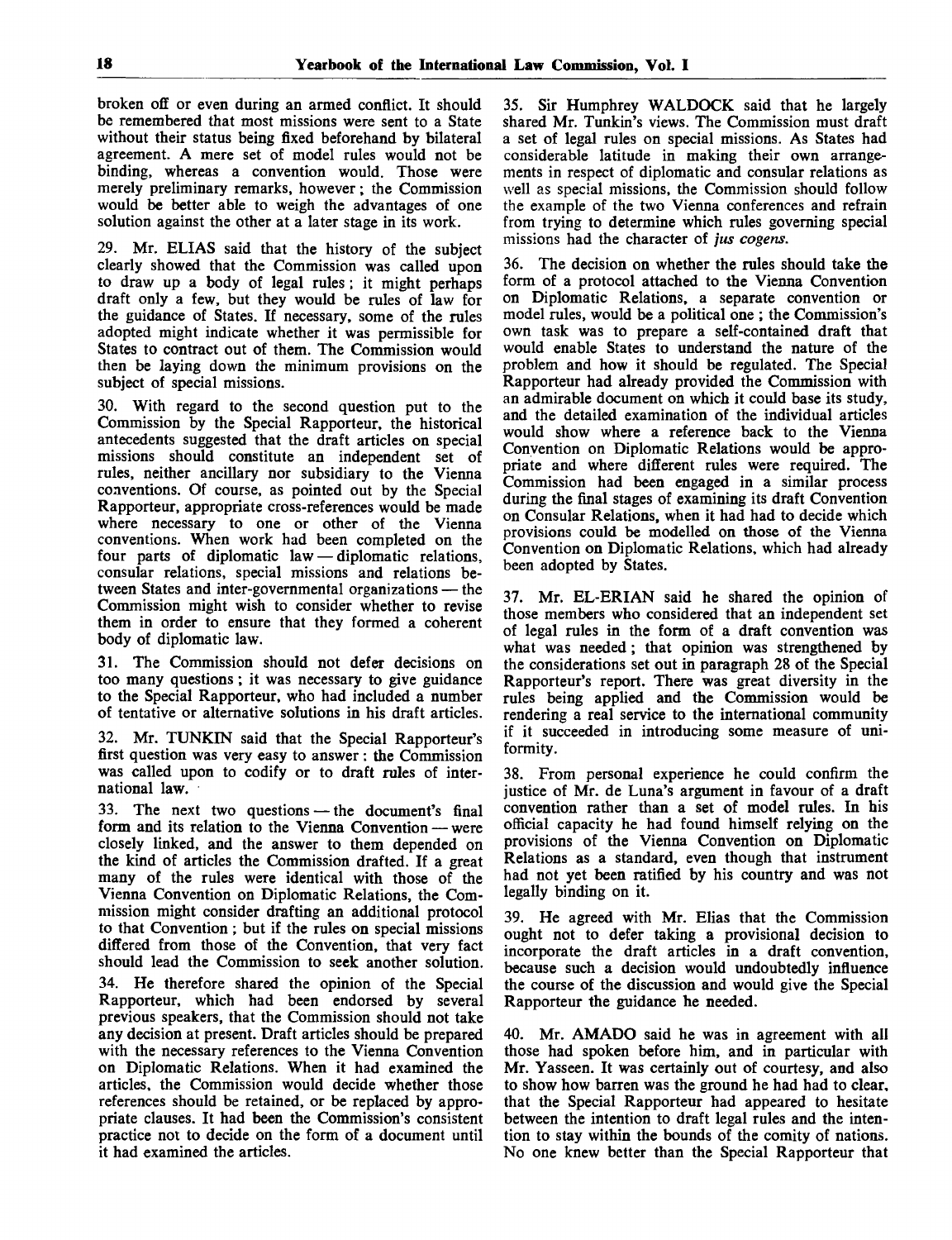the Commission's task was to draft rules of international law.

41. He was grateful to Mr. Rosenne for systematically seeking out the difficulties and pointing them out to the Commission. Like Mr. de Luna and Mr. El-Erian, he (Mr. Amado) thought that the Commission should decide at once whether to draft a protocol or a convention ; in any case, its decision need not be more than provisional.

42. Sir Humphrey Waldock had rightly drawn attention to the question of the attitude to be adopted towards the existing conventions, especially the Vienna Convention on Diplomatic Relations. But the Commission should not let itself be obsessed with the Vienna Convention; its draft should be as independent as possible, though there would be no objection to crossreferences.

43. " Temporary" diplomacy, to use the adjective suggested by Mr. Tunkin, had taken root and become a tree in the forest of law. The Commission should therefore formulate, on the basis of the text prepared by the Special Rapporteur, rules of law which were general, but nevertheless sufficiently precise.

44. Mr. TUNKIN said that the Commission was preparing a document which was separate and would in any case remain so; the only problem was to what extent it would be linked to the Vienna Convention. It was too early to decide whether it would take the form of a protocol or of a convention ; the Commission should prepare draft articles which, for the time being, it could regard as being intended for a convention.

45. Sir Humphrey WALDOCK said he agreed with Mr. Tunkin; the Commission already had before it a draft convention prepared by the Special Rapporteur. In saying that the report constituted an admirable basis for the Commission to work on, he had meant to suggest that the Commission should provisionally approve of the subject being handled in that form on the lines indicated by the Special Rapporteur, and should defer consideration of the question how and to what extent the draft should be linked to the Vienna Convention on Diplomatic Relations until the articles had been discussed in detail.

46. Mr. ROSENNE said that the two previous speakers had helped to clarify the issue: any differences of view that had emerged were perhaps more superficial than real. In his opinion, the draft articles already provided a satisfactory basis for discussion and their formulation on first reading would not be greatly affected by the question what legal form they should ultimately be given: that could be decided later. The situation was not the same as in the case of the law of treaties, because the Vienna Convention already provided a framework for rules on special missions.

47. Mr. TSURUOKA said he approved of the method of work suggested by Mr. Tunkin and Sir Humphrey Waldock. The Commission could now tackle the heart of the problem; the time to decide on the form of the document would come later.

48. The CHAIRMAN,\* speaking as a member of the Commission, said that his views accorded closely with those of Mr. Tunkin and Sir Humphrey Waldock.

49. Mr. BARTOS, Special Rapporteur, said that he was firmly opposed to the idea that the question under study pertained to the comity of nations. It was clear that, under its Statute, the Commission was required to formulate rules of law that were general in scope — rules of principle. He had raised the question of international comity because he knew from experience that States always tended to claim the right to privileges and immunities for members of their own special missions, but contested that right where the special missions of other States were concerned. The matter was already subject to law; in some cases the general principles of international law had been applied and in others rules based on analogy.

50. As to the choice between model rules and a draft convention, his opinion was that the Commission should draft an instrument — a convention. Although a broader view could be taken in model rules, they were seldom very successful. Moreover, a draft convention could be changed into model rules or a convention could be taken as a model. But the preparation of a draft convention demanded greater caution.

51. On the question whether the new rules would be rules of *jus cogens* or of *jus dispositivum* he did not entirely agree with Sir Humphrey Waldock. At the two Vienna conferences the aim had been to ensure that the rules embodied in the two new conventions could not be amended by bilateral agreements; only the broadening of the conventions had been authorized. The question had even been the subject of a formal vote during the drafting of the Convention on Consular Relations, when India and Yugoslavia had submitted an amendment, the effect of which had been to leave earlier conventions in force even if they conflicted with the Convention on Consular Relations.<sup>5</sup> Moreover, States were free only to broaden, not to restrict the application of the rules of the Convention. *Jus cogens* had been created, but not *jus cogens superveniens.* That was why he had inquired whether the Commission proposed to draft residual rules or strict rules. He had not reached a definite opinion on that point. The topic was a new one, not only in regard to practice, but also by reason of the nature of temporary missions. He had therefore proposed leaving some latitude to States.

52. He did not share Mr. Rosenne's pessimism though it was, incidentally, most useful to the Commission. The question of the obligation to apply substantive rules of international law and that of the existence of relations between States were not closely related. For example, conventions relating to armed conflict had to be applied even where there were no diolomatic relations, and the Vienna Convention on Diplomatic Relations itself specified the duties of States

<sup>\*</sup> Mr. Briggs.

<sup>3</sup>  *United Nations Conference on Consular Relations, Official Records,* Vol. II, p. 64.